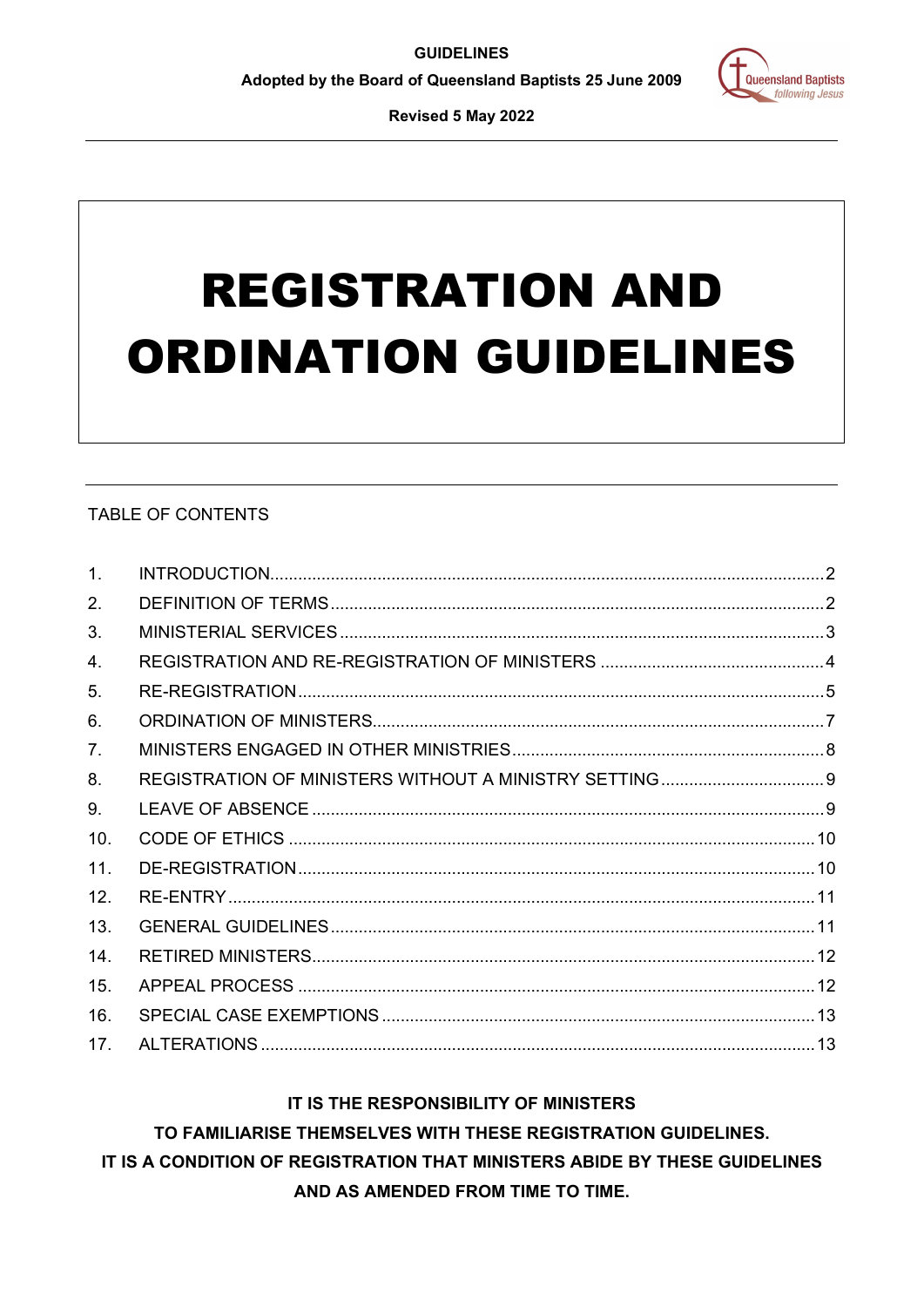## **Revised 26 July 2018**

# <span id="page-1-0"></span>**1. INTRODUCTION**

Queensland Baptists, both through local churches and through Queensland Baptists Services Group, seek to be guided by the Holy Spirit to recognise those whom God has called and given to the churches to serve as Ministers. The evidence of their calling is seen in:

- The candidate's own sense of call to ministry,
- The attestation of those who know them well, particularly their home church, that their lives conform to New Testament requirements for leadership, suitability for ministry and affirmation of call,
- In their diligence both in initial and ongoing equipping themselves for the ministry needed by the churches, and
- The call to a specific ministry role.

Those seeking Registration must be involved in:

- The exercising of leadership
- The regular ministry of God's Word
- Pastoral care of and/or responsibility for a specific group of people
- Ongoing ministry, full-time or part-time (0.6 minimum), honorary or salaried

Ministerial Services will consider applications from candidates who do not meet the above requirements where exceptional circumstances (eg Bi-vocational Ministry, Church Planting etc) can be substantiated.

Queensland Baptists has agreed that formal public recognition of Ministers is subject to candidates fulfilling certain requirements appropriate to the ministry for which they are to be recognised, and that Ministerial Services shall examine the candidates' credentials.

Queensland Baptists, both through local churches and through Ministerial Services, also seek to be guided by the Holy Spirit in discharging the responsibility of maintaining the Registration or de-registering those who are no longer to be recognised as Ministers of Jesus Christ and the Word of God in our Baptist churches. It is therefore also necessary to carefully set down in these guidelines the requirements and processes to be followed.

These guidelines should be useful:

- to candidates for the ministry, setting out what the churches expect from them and what credentials they must present to member churches*;*
- to churches indicating what they should look for in those whose candidacy they support;
- to Ministerial Services as they evaluate the evidence presented to them; and
- to Registered Ministers of Queensland Baptists setting out the grounds for Registration.

# <span id="page-1-1"></span>**2. DEFINITION OF TERMS**

# **2.1** Registration

Registration involves the certification of people as suitable for ministry within Queensland Baptists and its structures. It gives recognition to their having met certain requirements and that they possess appropriate qualifications and credentials for such ministry. Ministers may be either "Registered Ordained" or "Registered".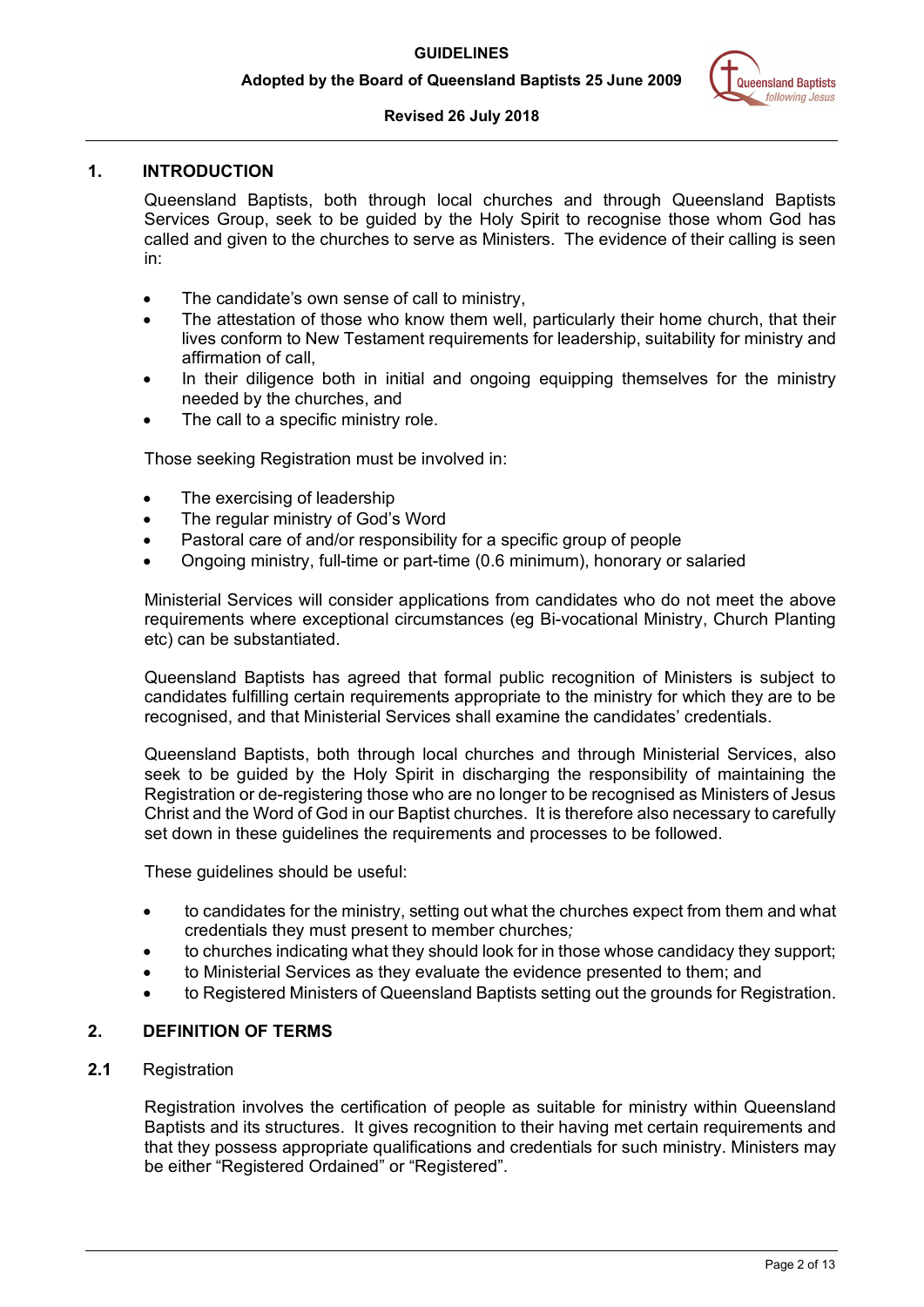

#### **Revised 26 July 2018**

## **2.2** Ordination

Ordination is both the spiritual act of recognition that God has called a person to, and gifted and prepared a person for, vocational pastoral ministry (centring on the ministry of the Word, the care of people, and equipping for service), and also the commitment to this calling and responsibility by the ordinand. (Adopted Assembly 22.05.2009)

## **2.3** Minister

In the broadest sense, all Christians are Ministers. A narrower sense would limit the word "Minister" to those set aside to a pastoral role. The position is complicated by the use of the word "Pastor" as a personal title and also as a description of a function.

In common usage, "Pastor" and "Minister" have been regarded as practically synonymous.

In this document, "Minister" is used to describe church leaders who have been Registered by Queensland Baptists.

## **2.4** Mentor

A mentor is a loyal friend and adviser who willingly invests their life in another through an accountability relationship by sharing, reflecting and generally assisting the other to reach their full potential in Christ Jesus.

#### <span id="page-2-0"></span>**3. MINISTERIAL SERVICES**

- **3.1** Ministerial Services Exists to:
	- a) Establish Guidelines and Procedures for
		- **Registration**
		- Maintaining Registration
		- Re-registration
		- De-registration
		- **Ordination**
	- b) Implement the Ordination and Registration Guidelines
	- c) Deal with any disciplinary matters concerning Ministers
- **3.2** Ministerial Services will establish working groups to assist the Services in its functioning. This will include, but will not be limited to -
	- Interviewing Group
	- Ethical Issues Response Group
	- Equipping Partners for Ministry Group
	- Ministers Registration Advisor
- **3.3** Members of Ministerial Services are appointed by the Board of Queensland Baptists.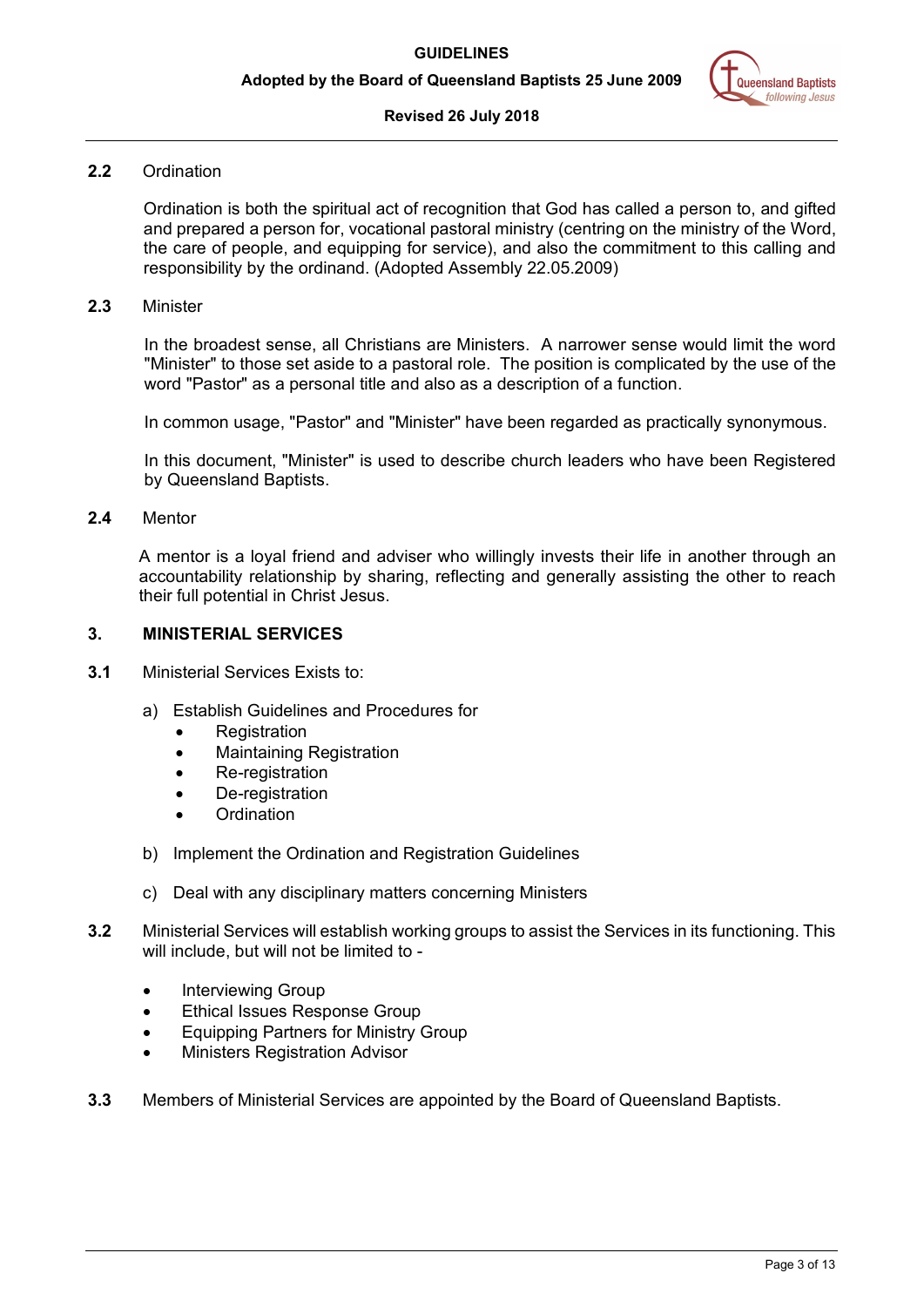# **Revised 26 July 2018**

# <span id="page-3-0"></span>**4. REGISTRATION AND RE-REGISTRATION OF MINISTERS**

The process of Registration will be as follows:

- **4.1** Registration
- **4.1.1** Purpose: The purpose of Registration of Queensland Baptists Ministers is to ensure a system of accountability and to encourage personal development. It will also ensure that Ministers are kept updated with current trends and requirements for effective ministry.
- **4.1.2** Registered Minister Supervised

After satisfactorily completing the Initial Registration process, candidates will become a Registered Minister Supervised for a minimum period of two (2) years. To move to the Registered Ministers list requires –

- a) the satisfactory completion of two (2) years of formal supervision as a Minister, as approved by Ministerial Services, where the Minister will demonstrate competency in the areas of pastoral service as identified and approved by Ministerial Services
- b) satisfactory progress on the Minister's Learning Plan
- c) the satisfactory meeting of other conditions for Registered Ministers Supervised (as decided by Ministerial Services), and
- d) a continuing call to ministry as a Minister in a local church, to a denominational ministry position or to a ministry position approved by Ministerial Services.

## **4.1.3** Registered Minister

The requirements for Registered Ministers are:

- a) A demonstrated call to ministry within a particular context
- b) A mentor
- c) A Personal Ministry Development Plan
- **4.1.4** Qualities Required in a Registered Minister

Ministerial Services will register suitable candidates as Ministers within Queensland Baptists. Ministerial Services will ensure each candidate seeking Registration is a suitable person to be Registered with Queensland Baptists. Desired qualities include, but are not limited to:

| <b>QUALITY</b>                    | <b>EXAMPLES</b>                                               |  |
|-----------------------------------|---------------------------------------------------------------|--|
| Sense of Call                     | Evidence of the call of God on their life for ministry        |  |
|                                   | Affirmation by their home church for suitability for ministry |  |
| Marriage & Family                 | If married or contemplating marriage, a spouse or fiance/e    |  |
|                                   | who is supportive of the application for Registration         |  |
|                                   | Maturity in marriage and family life                          |  |
| Personal Faith Development &      | Believer's baptism by immersion                               |  |
| Expression                        | Evidence of personal spiritual growth                         |  |
| Church Leadership & Ministry      | Leadership skills and abilities                               |  |
| Implementation                    | A desire to see the extension of the Kingdom of God           |  |
| Baptist Culture: Doctrine, Vision | Doctrinal beliefs and vision consistent with those of         |  |
| & Policy                          | <b>Queensland Baptists</b>                                    |  |
|                                   | Been a member of a Baptist Church for a minimum of two        |  |
|                                   | vears                                                         |  |
| <b>Personality and Character</b>  | Christian, godly character suitable for pastoral ministry     |  |
|                                   | Relates well with people, is personable                       |  |
| Minister: Gifting & Skills        | Proven ministry experience over a period of time in or        |  |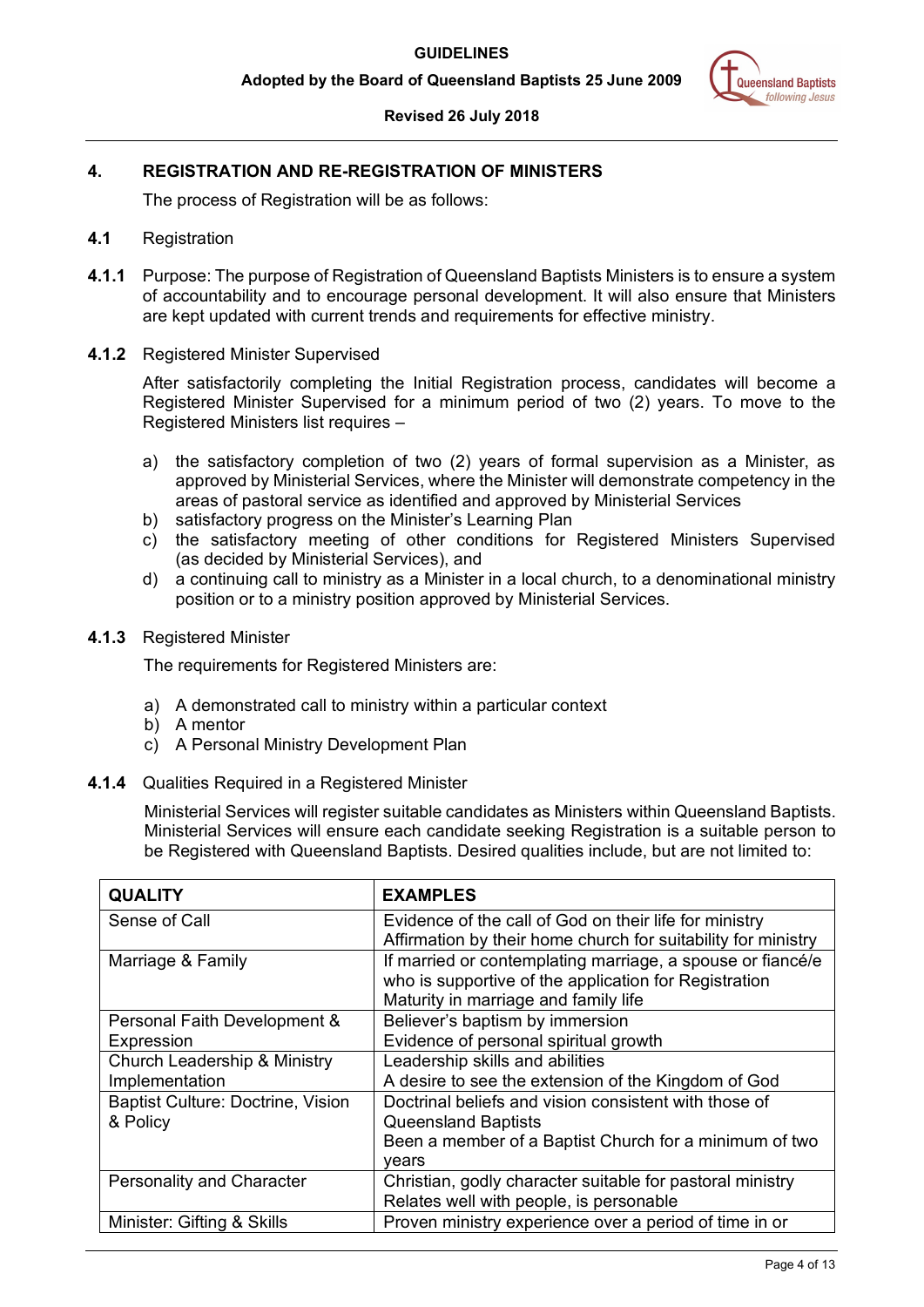

# **Revised 26 July 2018**

| through their local church                                                                                |
|-----------------------------------------------------------------------------------------------------------|
| Minister's Spouse: Gifting & Skills   Awareness of gifting skills and how they may be used in<br>ministry |

# **4.1.5** Power to Reject or Defer Registration

Where any of these qualities detailed in 4.1.4 are absent, Ministerial Services may reject or defer Registration and request that any deficiency must be addressed.

# **4.1.6** Assessment of Suitability to become a Registered Minister Supervised

Ministerial Services will ensure that candidates undertake a proper and thorough process of assessment. Assessment of suitability will include but will not be limited to the following:

- a) the completion of application forms;
- b) evidence of a current Positive Notice Blue Card;
- c) a confidential interview examining significant factors that could impact future ministry;
- d) references from the local church, Minister, and other pertinent people (as decided by Ministerial Services);
- e) a psychologist's report;
- f) a medical report;
- g) the production of a statement of belief consistent with Queensland Baptists Statement of Belief;
- h) the development of a Learning Plan acceptable to Ministerial Services;<br>i) an interview process (as decided by Ministerial Services);
- an interview process (as decided by Ministerial Services);
- j) a decision by Ministerial Services (with appropriate conditions); and
- k) the acceptance of Registration by commitment to the conditions of Registration.
- **4.1.7** Entitlements of Registration

A Registered Minister or Registered Minister Supervised will be eligible:

- a) to apply for a marriage celebrant's licence on completion of Marriage Celebrant's Training, if not already held
- b) to apply for support from Queensland Baptist Services Group (e.g. Long Service Leave fund, Baplink loans, Removal Fund, Scholarship Fund, pastoral resources)
- c) for recognition by the local church, denomination and community as a Registered Baptist Minister
- d) to officially use the title of "Pastor"
- e) for membership of the Queensland Baptists Assembly
- **4.1.8** Prior to Registration being formally granted all candidates are required to sign the Code of Ethics and comply with all other items listed on the Compliance Form.

# <span id="page-4-0"></span>**5. RE-REGISTRATION**

- **5.1** General
- **5.1.1** Ministerial Services will process the Re-registration of a Minister.
- **5.1.2** Re-registration will be valid for up to four years, but in certain circumstances may be less.
- **5.1.3** Re-registration is dependent on the satisfactory completion of the current period of Registration. Reports will be provided by the Minister, a ministry context person and the Minister's mentor to verify this.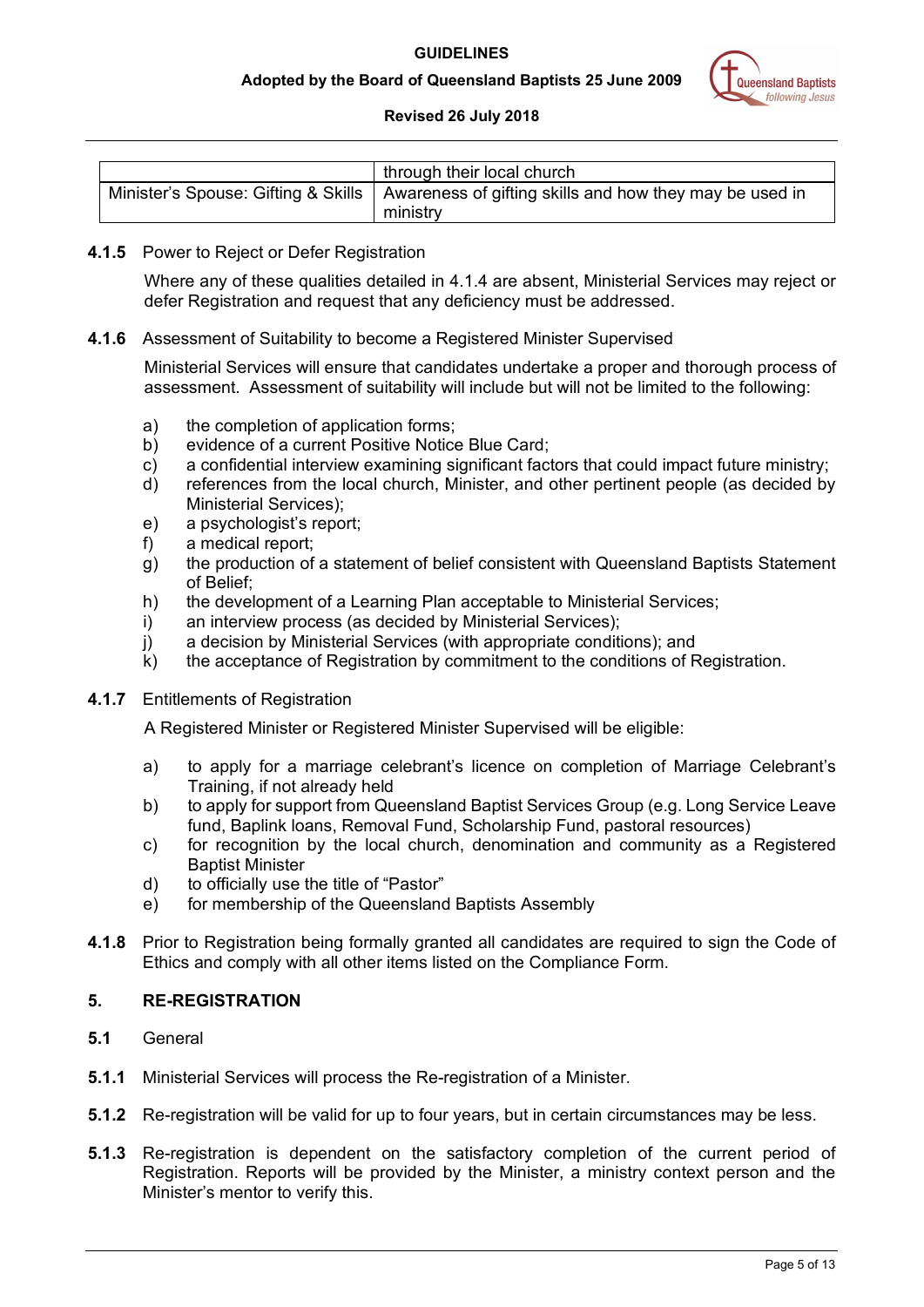#### **Adopted by the Board of Queensland Baptists 25 June 2009**

## **Revised 26 July 2018**

- **5.1.4** For Re-registration the Minister must meet the requirements for the next period of Registration. The requirements include:
	- a) A current ministry context (eg call to a QB church etc),
	- b) A mentor, and
	- c) A new or updated Personal Ministry Development Plan (PMDP) to be submitted with the application.

# **5.2** Key Dates

- a) All Registrations fall due on either 01 March or 01 September each year.
- b) The following Table outlines the key dates for each phase of the process.
- c) You will be notified approximately three months before your Registration is due to expire.
- d) It is important that you return your completed forms by the due date, to expedite the process for continuance of your Registration.

| <b>Notified</b><br>(approx) | <b>Forms</b><br>returned<br>bv | <b>REGISTRATION</b><br><b>EXPIRY DATE</b> | <b>Overdue/Extension</b>                      |
|-----------------------------|--------------------------------|-------------------------------------------|-----------------------------------------------|
| 01 December                 | 01 February                    | 01 March                                  | • GS (or delegate) may approve up             |
| 01 June                     | 01 August                      | 01 September                              | to 4 months                                   |
|                             |                                |                                           | <b>Ministerial Services approve</b><br>beyond |

- **5.3** Ministerial Registration Advisor
- **5.3.1** Ministerial Services will appoint a Ministers Registration Advisor who will act on behalf of Ministerial Services ensuring compliance of a Minister's Personal Ministry Development Plan to the requirements of Ministerial Services.

# **5.4** Mentors

- **5.4.1** A mentor is a person who shares God-given resources with the Minister, giving input into the Minister's life. A mentor would normally be someone with experience in pastoral ministry with whom one could discuss life and ministry.
- **5.4.2** A suitable mentor may be a more experienced Minister, a retired Minister, or in exceptional cases, a peer in ministry (i.e. a co-mentoring relationship).
- **5.4.3** For Registration purposes, it would normally be expected that there be intentional interaction with the mentor at least six times per year.
- **5.4.4** The Minister may choose a mentor, but must seek approval from Ministerial Services when initially Registered, or from the Ministerial Registration Group in cases of Re-registration.
- **5.5** Personal Ministry Development Plan
- **5.5.1** All Registered Ministers must have a current Personal Ministry Development Plan to which they are adhering and should follow these Guidelines:
- **5.5.2** The Plan must be specific, measurable, achievable, realistic, timely and designed to be of benefit to the Minister in the ministry setting.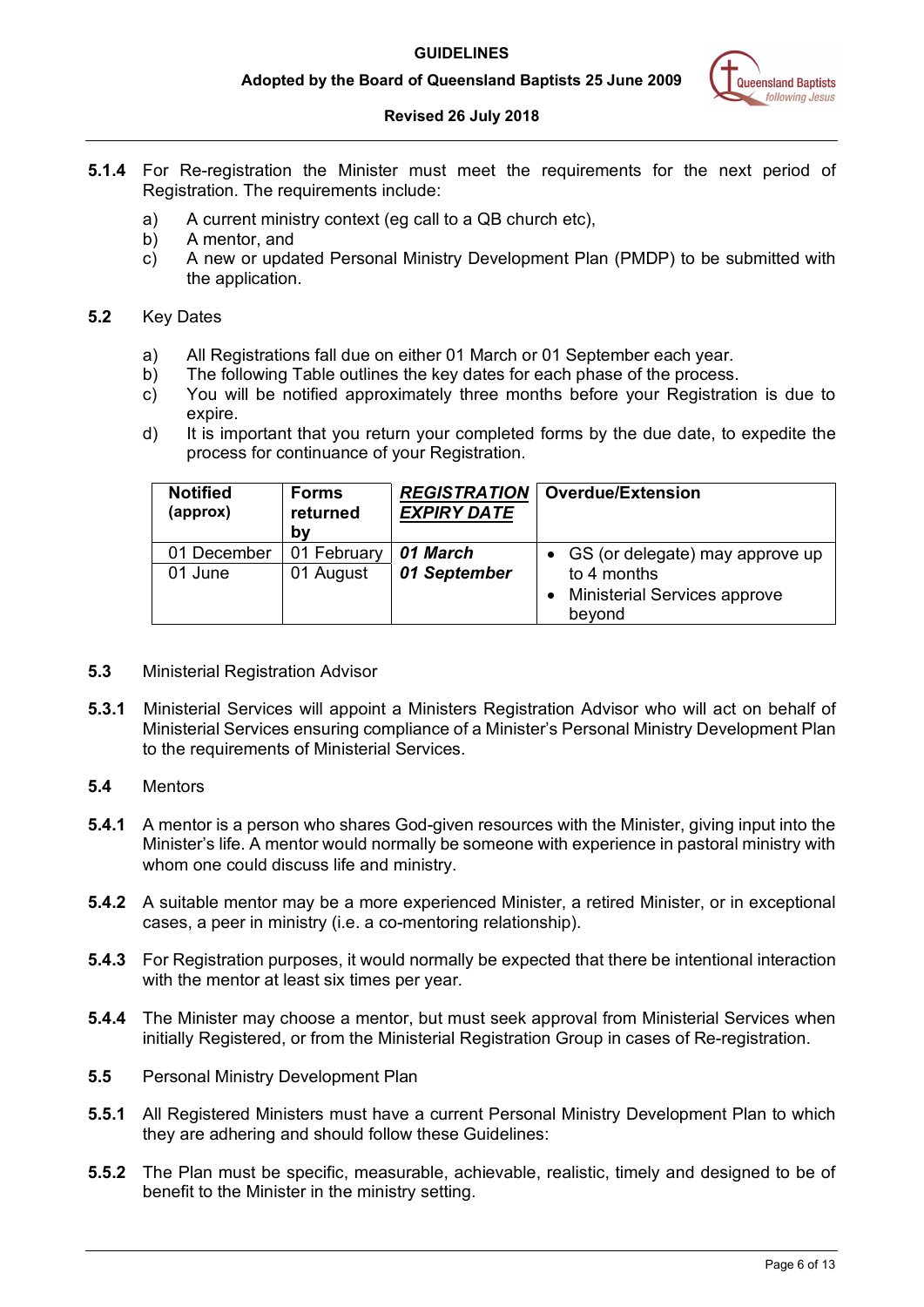

# **Revised 26 July 2018**

- **5.5.3** The Plan may include areas of formal or informal study, attendance at seminars or conferences, private and personal study or a combination of these.
- **5.5.4** The Plan needs to be agreed upon by:
	- a) The Minister
	- b) The Minister's Mentor
	- c) A representative from the church or ministry setting, and
	- d) Ministers Registration Advisor
- **5.5.5** All four persons will sign off on the Personal Ministry Development Plan with a copy held by each party.
- **5.5.6** Ministerial Services will grant acceptance on the recommendation of all four.
- **5.5.7** A Minister must notify Ministerial Services if at any time they are unable to satisfy all of the requirements for Registration.
- **5.6** Mid-Term Changes
- **5.6.1** Periodically a Minister's Registration setting may change part way through a Registration term.
- **5.6.2** The following applies:
	- Registration period remains the same, no change.
	- If a Minister changes their mentor, they should advise Pastoral Services [\(gs@qb.com.au\)](mailto:gs@qb.com.au)
	- If a Minister changes their ministry setting (eg changes church) they should submit a revised PMDP for the remainder of the Registration period with a person from the new setting signing off agreement to the Minister fulfilling the PMDP.

# <span id="page-6-0"></span>**6. ORDINATION OF MINISTERS**

**6.1** General Requirements

All Registered Ministers are encouraged to work towards ordination. The requirements for ordination are as follows:

- **6.1.1** Candidates for ordination must:
	- a) Complete a course of study approved by Ministerial Services at Malyon College, or an equivalent course of study,
	- b) Minister for a period, immediately prior to ordination, of continuous and satisfactory Registered pastoral service, as determined by the Ministerial Services. Normally such pastoral service is to be a minimum of three (3) years continuous, full time service,
	- c) Show satisfactory character and spiritual development as decided by Ministerial Services, the church or organisation to whom the Minister is accountable, and the Minister's mentor, and
	- d) Have the support of their church.
- **6.1.2** Those who have satisfied the requirements for Ordination as Baptist Ministers, as determined by the Ministerial Services, and have requested that they be set apart to the ongoing work of the ministry will be recommended for Ordination by Queensland Baptists. At the time of Ordination, a Minister must be functioning as:
	- a) Senior or solo Pastor
	- b) Pastoral team member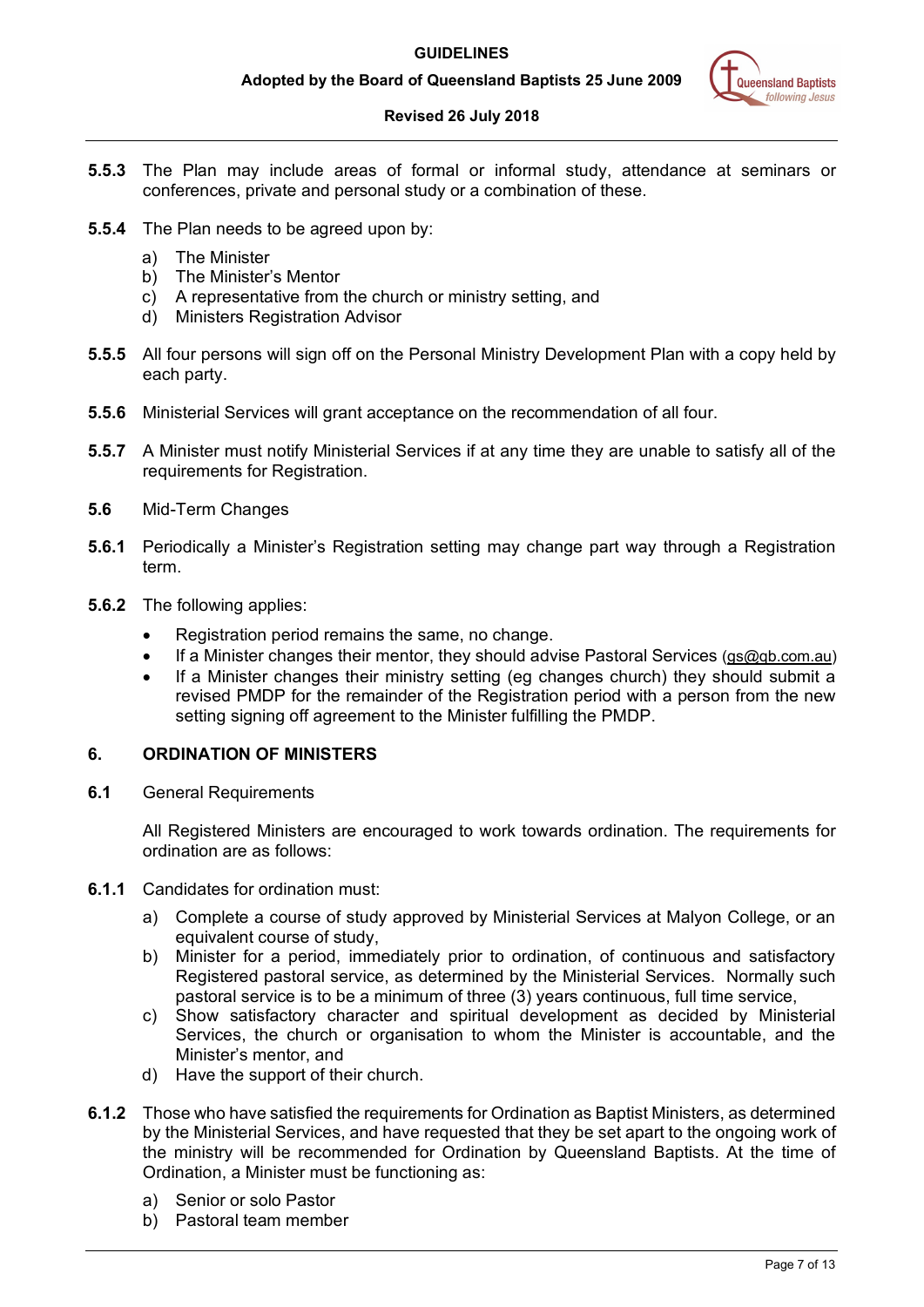# **Revised 26 July 2018**

- c) A Queensland Baptists pastoral ministry role accountable to Queensland Baptists
- d) A missionary/para-church worker whose primary accountability is to the local Queensland Baptists Church or to Queensland Baptists or to a Baptist agency.
- **6.2** Study Requirements
- **6.2.1** The study requirements for Ordination will be determined by Ministerial Services.
- **6.2.2** Applicants for Ordination should note carefully that it is a requirement for their spouse to complete the Equipping Partners for Ministry course prior to Ordination.
- **6.3** Special Case Exceptions

Notwithstanding any of the above, Ministerial Services may, at its discretion, and without precedent, consider the Ordination of persons who present special characteristics that do not fully comply with the above conditions. For example, Ministers over 50 years of age may apply for Ordination if they have 10 years' experience as a Registered Minister and have completed the Malyon Pastoral Award or its equivalent as decided by Ministerial Services.

**6.4** Women and Ordination

Queensland Baptists has decided that women will not be accepted as candidates for Ordination (Assembly 22.05.2009).

- **6.5** Applications for Ordination
- **6.5.1** The act of Ordination in most cases will be the combined responsibility of the local Baptist church to whom the candidate is accountable and Ministerial Services. Application for Ordination will be made to both Ministerial Service and the local church to whom the applicant is accountable. The Ordination ceremony will normally be held in the local church.
- **6.5.2** Applications for Ordination must be submitted to Ministerial Services no later than six (6) calendar months prior to the expected date of Ordination.

# <span id="page-7-0"></span>**7. MINISTERS ENGAGED IN OTHER MINISTRIES**

**7.1** Registered Minister on Special Service

A Registered Minister may be listed as a Registered Minister on Special Service under the following conditions:

- **7.1.1** The Minister has served as a Registered Ordained Minister in a Queensland Baptists Church or any other local Baptist Church affiliated with a member State Union of the Baptist Union of Australia for five (5) years or has been a Registered Minister within a Queensland Baptists Church for a minimum of seven (7) years.
- **7.1.2** The Minister continues to serve in a church organisation, mission organisation or para-church group deemed suitable by the Ministerial Services.
- **7.1.3** The nature of the Minister's service is clearly ministry i.e. the exercising of leadership, the regular ministry of God's Word and pastoral care of and/or responsibility for a specific group of people.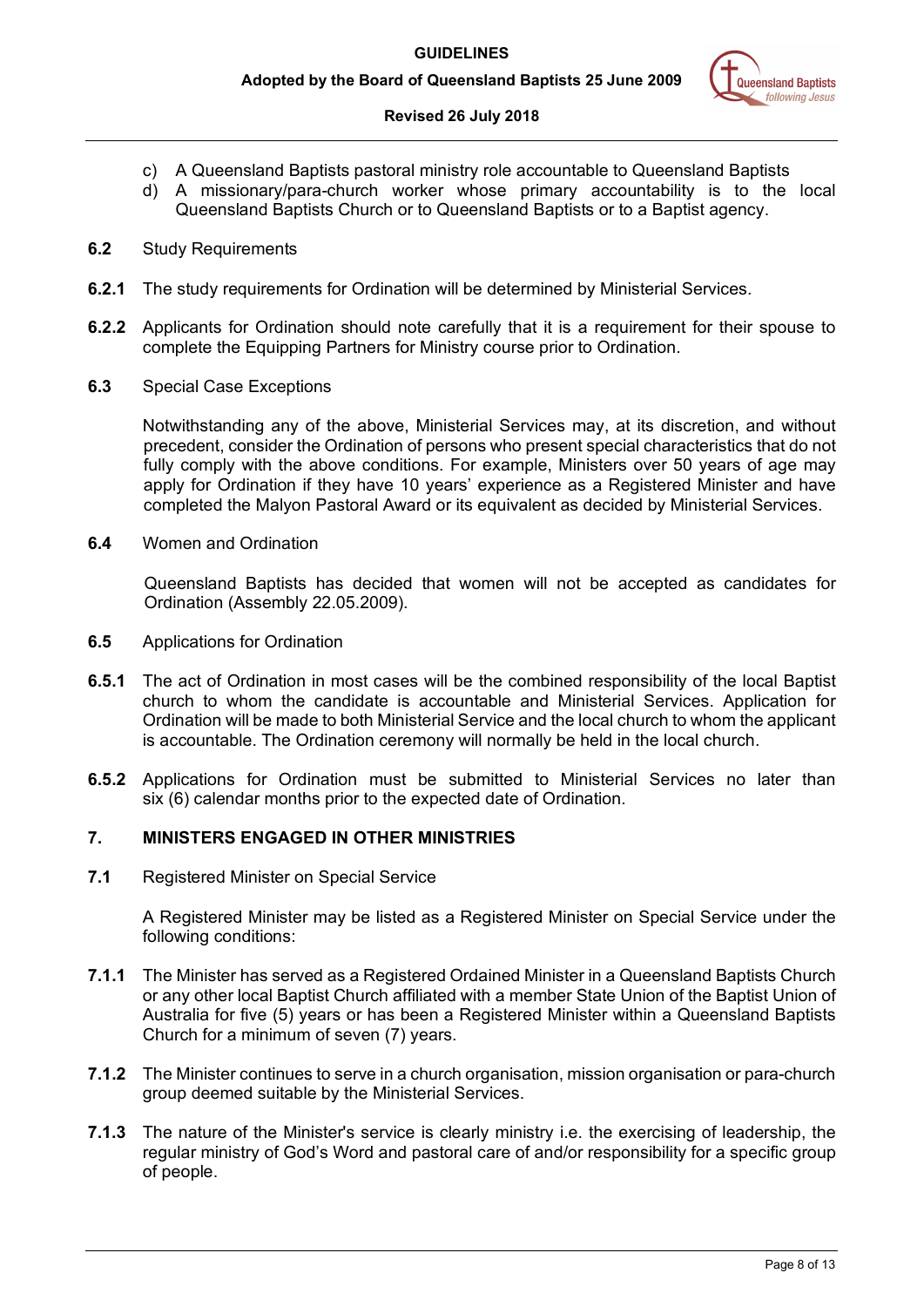# **Revised 26 July 2018**

- **7.1.4** The Minister provides Ministerial Services with a letter of recommendation from the leadership of the Baptist Church of which the Minister is a member, indicating the Minister's demonstrated commitment to the ministry of the church, and the leadership's support of the Minister in the Minister's employment.
- **7.1.5** The above criteria need to be satisfied for each Registration period.
- **7.2** Special Circumstances

In special circumstances, the Ministerial Services may grant limited Special Service Registration to a Minister not fulfilling the above criteria. Re-registration may be sought but the Ministerial Services will determine the process and criteria for Re-registration for each situation individually.

## <span id="page-8-0"></span>**8. REGISTRATION OF MINISTERS WITHOUT A MINISTRY SETTING**

- a) If a Minister is without a ministry setting (eg in between churches) they will be considered as being Registered as long as they are actively seeking a ministry acceptable to Ministerial Services.
- b) A PMDP is not required during this time but it is advisable for the Minister to meet regularly with their mentor.
- c) Registration under these circumstances will remain until the Minister accepts a call to a ministry setting or is De-registered.

# <span id="page-8-1"></span>**9. LEAVE OF ABSENCE**

- **9.1** General
- **9.1.1** Ministers who have been Registered for a minimum of five (5) years may be granted Leave of Absence for a maximum of two (2) years. Longer Leave of Absence will be granted only in the most exceptional circumstances as determined by Ministerial Services on a case by case basis.
- **9.1.2** If, by the conclusion of this time, the Minister has not re-entered pastoral ministry, the Minister's Registration automatically lapses.
- **9.1.3** Re-registration may be sought but the Ministerial Services will determine the process and criteria for Re-registration on a case by case basis.
- **9.2** Grounds for Application of Leave of Absence
- **9.2.1** Leave of Absence may be considered in the following circumstances:
	- a) Protracted ill health.
	- b) Difficult personal circumstances e.g. marital or family crisis.
	- c) "Time out" to address personal issues relating to ministry functioning e.g. effectiveness, suitability, stress, burnout, or responding to conflict.
	- d) Desire to experience a different occupation for a period.
	- e) Engage in a course of study.
	- f) Special case as determined by Ministerial Services.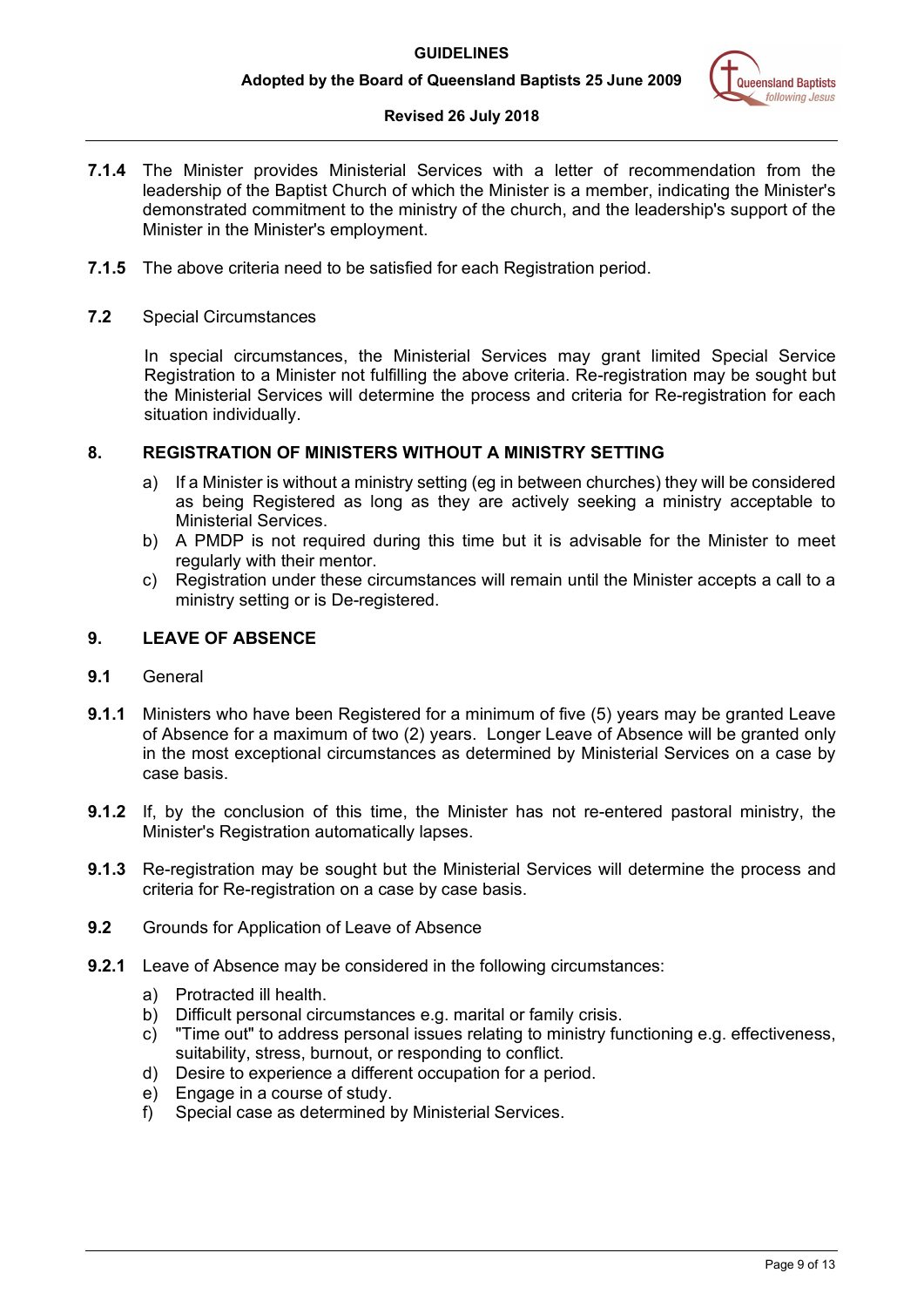

## **Revised 26 July 2018**

**9.2.2** An applicant is required to provide grounds for any application for Leave of Absence specifying which of the above listed categories are relevant (It could be more than one.)

# **9.2.3 REGISTRATION AND LEAVE OF ABSENCE**

- a) The Registration of a Minister on Leave of Absence remains current for the duration of their leave.
- b) The Minister is not required to complete a PMDP and thus have a ministry context person signatory.
- c) It is advisable for the Minister to maintain an ongoing relationship with a mentor.
- d) All requirements of Re-registration will need to be fulfilled on returning to ministry.

# <span id="page-9-0"></span>**10. CODE OF ETHICS**

- **10.1** Ministerial Services will ensure a Code of Ethics for Ministers is maintained.
- **10.2** All Registered Ministers are required to adhere to the Code of Ethics as amended from time to time and so signify by signing the document.
- **10.3** Breaches of the Code of Ethics will be referred to the Ethical Issues Response Group who, upon investigation, will forward recommendations to Ministerial Services to consider an appropriate response.
- **10.4** Ministerial Services will ensure that guidelines for the operation of the Ethical Issues Response Group are maintained and adhered to.
- **10.5** If a Minister is placed under discipline, the following will apply:
	- a) Ministers' names are not published in the Handbook but their names remain on the official list.
	- b) Voting and speaking rights, as members of the Assembly, are withdrawn.
	- c) Marriage Celebrants' Licences are withdrawn.
	- d) Long Service Leave entitlements will not accrue during the period of discipline.

# <span id="page-9-1"></span>**11. DE-REGISTRATION**

**11.1** Grounds for De-registration

A process for De-registration will be initiated if a Registered Minister:

- a) Commences pastoral service with another denomination or church not affiliated with Queensland Baptists.
- b) Becomes a member of another denomination or church not affiliated with Queensland Baptists.
- c) Has not had her/his Registration transferred to another body within twelve (12) months of leaving Queensland.
- d) Has not maintained membership with a church affiliated with Queensland Baptists except where age or infirmity prevents such membership being maintained.
- e) Has ceased serving as a Minister in an approved Queensland Baptist context.
- f) Has been on Leave of Absence for two (2) years or more unless Ministerial Services has approved further Leave of Absence.
- g) Has ceased to adhere to the central doctrines of Queensland Baptists.
- h) Has been found guilty by Ministerial Services of serious moral or ethical misconduct.
- i) Gives Ministerial Services cause to De-register.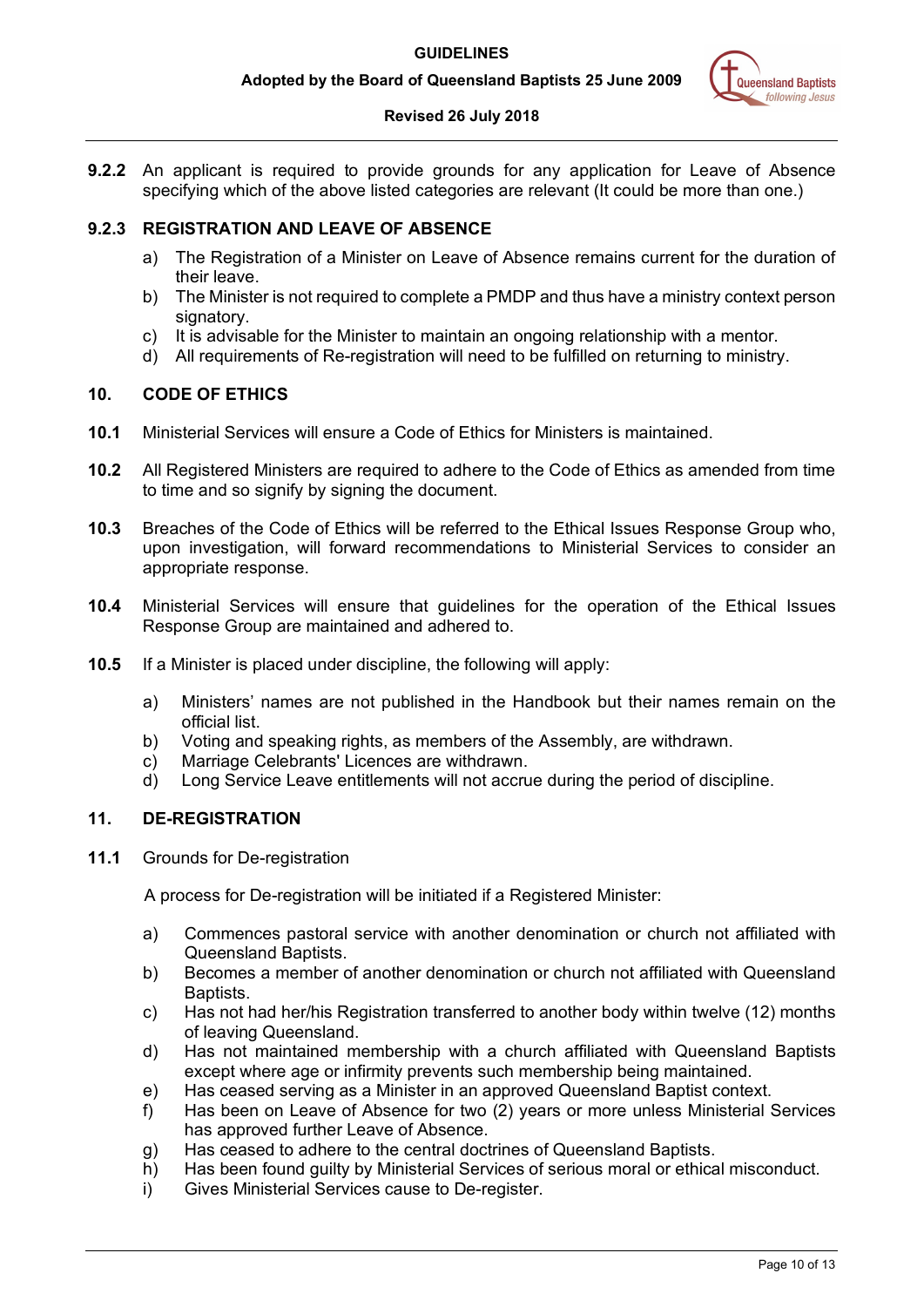

#### **Revised 26 July 2018**

- **11.2** Process for De-registration
- **11.2.1** Automatic De-registration. In cases covered by clauses (a) to (f) above, the person will be advised in writing the reason/s that Ministerial Services is initiating the process of Deregistration. A representative of Ministerial Services may make personal contact with the person involved.
- **11.2.2** Investigative cases. In cases covered by clauses (g) to (i) above, the Ethical Issues Response Group will be asked to investigate the situation and bring a report to Ministerial Services.

#### <span id="page-10-0"></span>**12. RE-ENTRY**

- **12.1** A Minister who has been De-registered may apply for re-entry as a Registered Minister once the grounds for De-registration have been addressed and the requirements for re-entry have been satisfied. Re-entry may occur following a period of Special Service, Leave of Absence, Discipline or De-registration. Ministerial Services will determine the process and requirements for re-entry.
- **12.2** Process
- **12.2.1** Three (3) months before the conclusion of a period of Special Service or Leave of Absence a Minister should advise Ministerial Services of his/her intention either to:
	- a) Seek re-entry, or
	- b) Apply for an extension, or
	- c) Resign any Registration held.

In the event of no letter being supplied as above, option (c) shall be deemed to pertain**.**

- **12.2.2** A Minister returning from discipline or from a period of De-registration will be required to submit to the re-entry process.
- **12.2.3** In all cases of re-entry, Ministerial Services will determine the process and the criteria for each individual situation.

#### <span id="page-10-1"></span>**13. GENERAL GUIDELINES**

- **13.1** Divorce. Neither divorce (with or without remarriage) nor marriage to a divorced person will be treated as an automatic bar to Registration, but as a serious matter demanding especially careful consideration, particularly with reference to evidence of the applicant's commitment over a period of time to the Biblical pattern of marriage*.* No decision concerning one applicant will be taken as a precedent when considering another.
- **13.2** Long Service Leave. Only Registered Ministers are eligible to participate in the Queensland Baptists Long Service Leave Scheme.
- **13.3** Marriage Celebrant's Licence. Only Registered Ministers will be recommended to the State Government for recognition as Marriage Celebrants. Ministerial Services may require training before an application for a Licence is made. Ongoing training may be required to maintain a Celebrant's Licence. Retired ordained Ministers may retain their marriage celebrant's licence without being Registered.
- **13.4** Suspension. Where there is reasonable cause to believe that the conduct of a Minister is contrary to that expected of a Queensland Baptists Registered Minister, and the circumstances require it, the General Superintendent, or in his absence either the Chairman of the Board, or the Chairman of Ministerial Services, is empowered to suspend the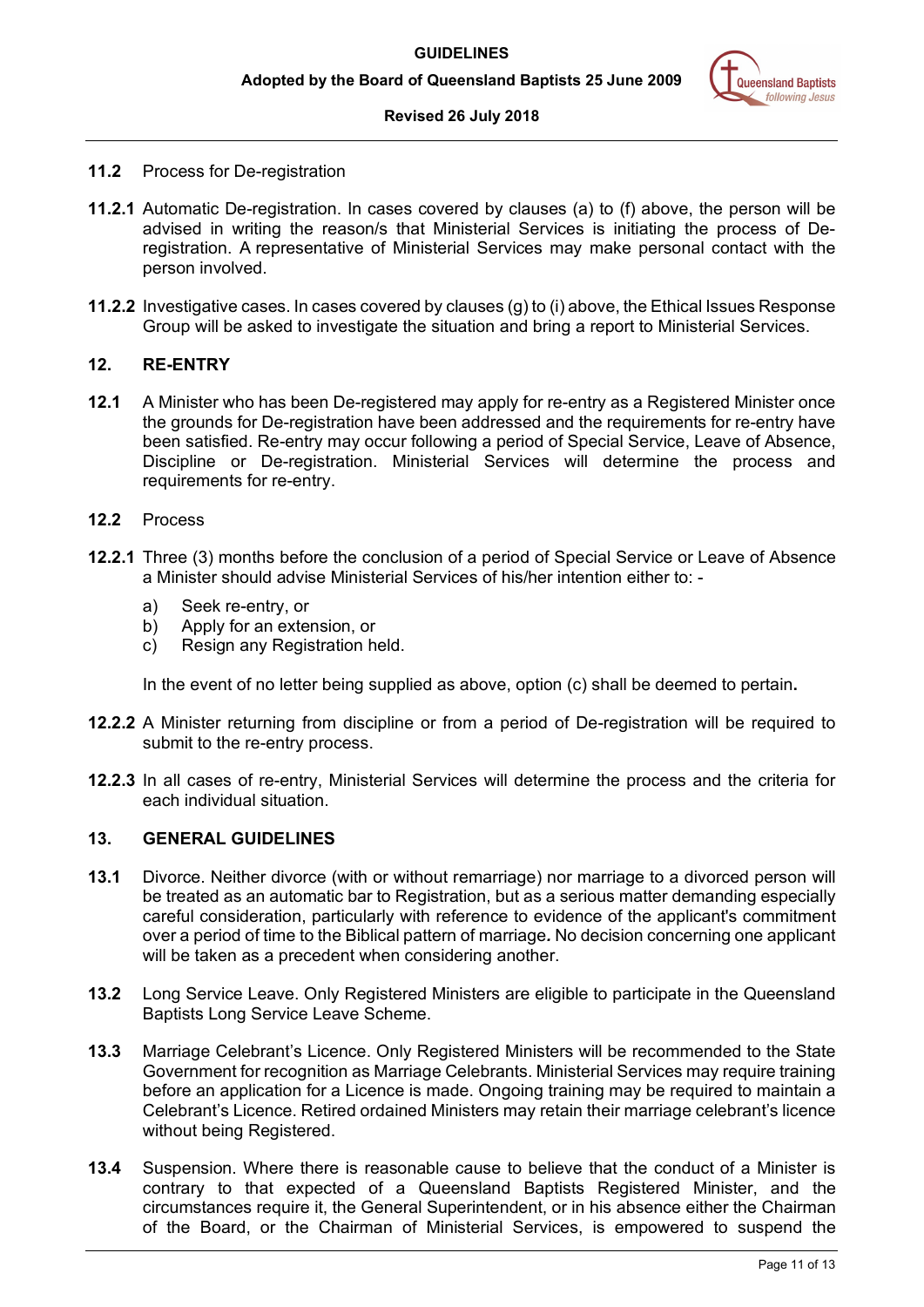#### **Revised 26 July 2018**

Registration of a Minister until the next meeting of Ministerial Services who will then determine the way forward.

- **13.5** Registered Ministers should be total abstainers from the use of alcohol.
- **13.6** Registered Ministers must totally abstain from the use of non-prescribed addictive drugs.
- **13.7** Ministerial Services will approve a course for Registered Ministers' spouses as a support to them in their role and ministry.

## <span id="page-11-0"></span>**14. RETIRED MINISTERS**

#### A. Definition

A minister may apply to Ministerial Services to be placed on the Retired Ministers list when they satisfy the following criteria:

- 1. They are currently Registered as a Queensland Baptists Minister, and
- 2. They have been Registered for a minimum of five years, and
- 3. They have no intention of continuing in vocational pastoral ministry, and
- 4. They do not enter another vocation, and
- 5. They have concluded a vocational pastoral position and do not pursue another permanent pastoral call or other type of full time or significant employment in another field, or
- 6. They no longer are able to function in a ministry role due to illness or other family circumstances as normally evidenced in being paid a disability pension, carers allowance or similar from Centrelink.

If a Minister is listed on a Retired Ministers list in an associated Baptist Union, they may seek to be listed on the Queensland Baptists list.

#### B. Conditions

- 1. Retired Ministers will not be listed as "Registered" but will be listed in the Handbook as a "Retired Minister".
- 2. A Retired Minister must remain a member in good standing of a Queensland Baptists Church.
- 3. Retired Ministers are not required to do a PMDP or have a mentor.
- 4. It is expected a Retired Minister will abide by the Code of Ethics.
- 5. Retired Ministers are not automatically members of Assembly (Their Church may nominate them as a Church Delegate).
- 6. Retired Ministers will normally only maintain their Marriage Celebrants Licence for five (5) years following retirement. Permission from Ministerial Services must be sought to extend this time and a refresher course must be undertaken before any extension is granted.

Failure to comply with these conditions may result in removal from the Retired Ministers list.

# <span id="page-11-1"></span>**15. APPEAL PROCESS**

- **15.1** A person may appeal against a decision made by Ministerial Services which affects them.
- **15.2** The appeal is to be made to the Queensland Baptists Board, in writing, within twenty-eight (28) days of the decision of Ministerial Services being conveyed to the appellant. The appeal must state the reasons for the appeal.
- **15.3** When an appeal is received the Board will meet and consider whether the appeal could be viewed as trivial, vexatious or patently unmeritorious.